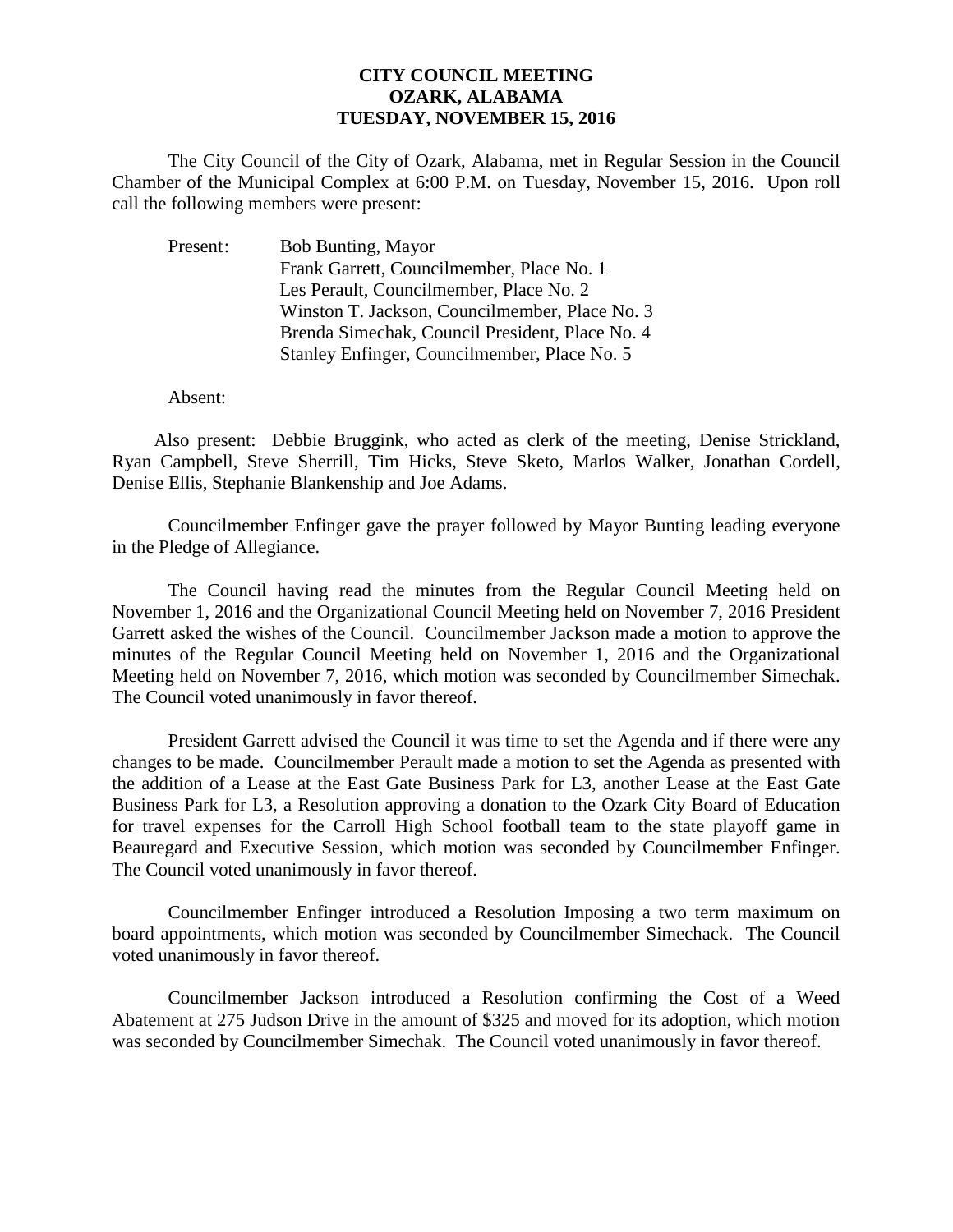Councilmember Enfinger made a motion to approve a change in the pay grade for the Executive Assistant to the Mayor from a grade 7 to a grade 8, which motion was seconded by Councilmember Jackson. The Council voted unanimously in favor thereof.

Councilmember Perault made a motion to remove the former Mayor Billy Blackwell from all bank accounts and add the newly elected Mayor Bob Bunting to all bank accounts, which motion was seconded by Councilmember Jackson. The Council voted unanimously in favor thereof.

Upon the recommendation of Captain Hicks, Councilmember Jackson made a motion to approve the First and Second Reading of application 050- Retail Beer (Off Premises Only) and 070- Retail Table Wine (Off Premises Only) Applicant: Southwest Georgia Oil Co. Inc. DBA Sun Stop 631, Hwy 231 S, Ozark, AL 36360. Owners: Glennie Bench 2003 Lake Wood Court, Bainbridge, GA 39819; Daniel Goodman 2107 Hugh Street, Bainbridge, GA 39819; Michael Harrell 300 College Road, Bainbridge GA 39819, which motion was seconded by Councilmember Simechak. The Council voted unanimously in favor thereof.

Councilmember Jackson made a motion to appoint Mayor Bob Bunting to the Ozark Dale County Economic Development Corporation for a 4 year term, which motion was seconded by Councilmember Simechak. The Council voted unanimously in favor thereof.

Councilmember Enfinger introduced a Resolution to approve a donation up to \$3,000.00 to the Ozark City Board of Education to assist the Carroll High School Football Program with travel expenses to Beauregard High School in Lee County, AL for the 2016 Alabama High School Football Playoffs Quarterfinals Bracket, which motion was seconded by Councilmember Perault. The Council voted unanimously in favor thereof.

Councilmember Jackson made a motion to approve a Lease at the East Gate Business Park to L-3 for suites 22, 23, 25, 26, 27, hallway and restrooms located in the North Hall from December 1, 2016 thru December 31, 2016 in the amount of \$1,156.25 , which motion was seconded by Councilmember Simechak. The Council voted unanimously if favor thereof.

Councilmember Enfinger made a motion to approve a Lease at the East Gate Business Park to L-3 for suites 20-27, hallway and restrooms located in the North Hall and 100 parking spaces daily from January 1, 2017 thru December 31, 2017 in the amount of \$1,850.00 per month, which motion was seconded by Councilmember Perault. The Council voted unanimously if favor thereof.

Councilmember Jackson made a motion to go into Executive Session to discuss Good Name and Character and Economic Development, which motion was seconded by Councilmember Enfinger. The Council voted unanimously in favor thereof. Councilmember Perault asked that Attorney Joe Adams join them.

Councilmember Enfinger made a motion to come out of Executive Session, which motion was seconded by Councilmember Simechak. The Council voted unanimously in favor thereof.